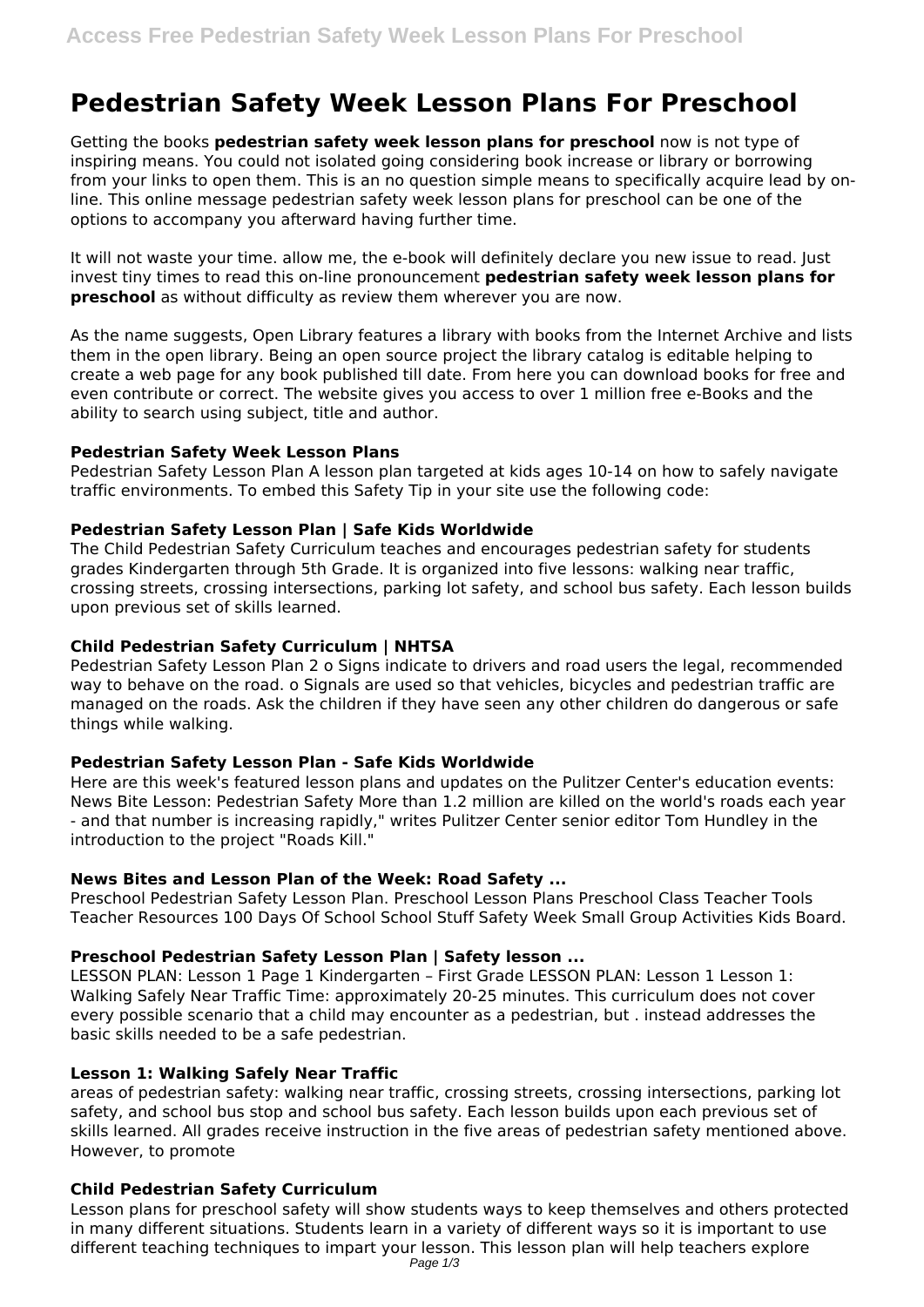safety situations with their students.

## **Preschool Safety Activities - Teaching Children to Be Safe ...**

Safety Games and Activities. Safety Walk Walk around the house/school with the kids and count how many safety items they can find. (first aid kit, fire extinguisher, etc.) On the reverse side, you could have the kids point out all the unsafe items (open cupboard doors where someone could bump their heads, toys on the floor where they could trip ...

## **Safety Activities & Fun Ideas for Kids | ChildFun**

At some point in the day, everyone is a pedestrian, and unfortunately pedestrian fatalities remain high. There was a more than 3% increase in the number of pedestrians killed in traffic crashes in 2018, totaling 6,283 deaths — the most deaths since 1990. NHTSA raises awareness of the dangers to pedestrians by providing safety tips, educational material and other resources. Find out how to ...

## **Pedestrian Safety | NHTSA**

A Preschool Fire Safety Theme includes those and so much more for your children's learning and safety. This theme page is filled with preschool lesson plans, activities and ideas for all the interest learning centers in your preschool classroom! You'll find more themes to help you with your planning on my preschool themes page.

## **Preschool Fire Safety Theme - Preschool Lesson Plans ...**

Our Mission is Safety. The National Safety Council eliminates preventable deaths at work, in homes and communities, and on the road through leadership, research, education and advocacy. Donate to our cause. The National Safety Council is a nonprofit, 501(c)(3) organization. ©

## **Pedestrian Safety - National Safety Council**

LESSON PLAN: Lesson 1 LESSON PLAN: Lesson 1 Page 1 Lesson 1: Walking Safely Near Traffic. Time: approximately 20-25 minutes. This curriculum does not cover every possible scenario that a child may encounter as a pedestrian, but . instead addresses the basic skills needed to be a safe pedestrian. Teachers should use their discretion

### **Lesson 1: Walking Safely Near Traffic**

Pedestrian Safety Lesson Plans (K-2) These pedestrian lesson plans are a combination of indoor and outdoor lessons that can be used together or separately, depending on time and space available. Each lesson builds on the concepts and skills of the previous one, and the review of the concepts and key messages is encouraged.

### **SRTS Lesson Plans — Colorado Department of Transportation**

This Pedestrian Safety Lesson Plan is suitable for 4th - 6th Grade. Students study velocity and how to cross streets safely. They identify the ten most common causes of childhood trauma, watch movies on pedestrian safety and use the Internet to research the issue of pedestrian safety.

#### **Pedestrian Safety Lesson Plan for 4th - 6th Grade | Lesson ...**

Pedestrian Safety Lesson Plans Kindergarten through 2nd Grade. Colorado Department of Transportation 2 Evidence Outcomes: a. Explain safe behavior when getting on and off while riding on school buses ... Ask children to think of times when they have been a pedestrian in the last week. Answer: Walking to school, crossing the street to go to a ...

### **Colorado Department of Transportation**

LESSON PLAN: Lesson 1 Page 1 Fourth - Fifth Grade LESSON PLAN: Lesson 1 Lesson 1: Walking Safely Near Traffic Time: approximately 20-25 minutes. This curriculum does not cover every possible scenario that a child may encounter as a pedestrian, but . instead addresses the basic skills needed to be a safe pedestrian. Teachers should use their ...

#### **Walking Safely Near Traffic**

Road safety is a great subject in which to engage children and young people – and Road Safety Week is the perfect time to do it! If approached in the right way, students often enjoy and get a lot from studying and campaigning for road safety because it is an issue they can understand and that affects them.